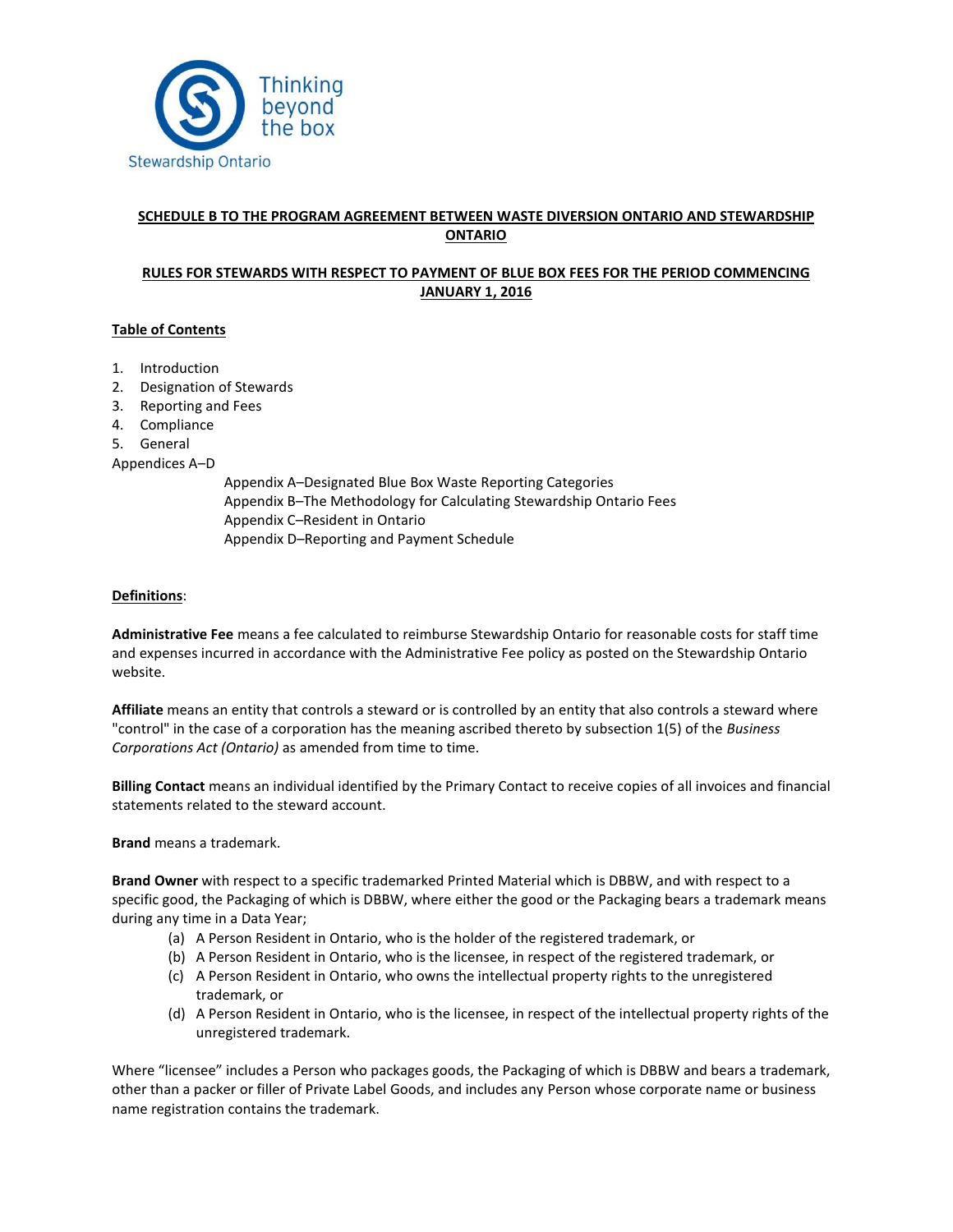**Data Year** means the calendar year that the steward Supplied or Supplies DBBW.

**Designated Blue Box Waste (DBBW)** means Packaging, Service Packaging and Printed Materials (commonly referred to as packaging and printed paper or PPP) that are comprised of metal, glass, paper, plastics, textiles or any combination thereof that is Supplied to the Generator. DBBW does not include Transportation Packaging, Durable Packaging, wood, ceramic, crystal, rubber, borosilicate glass or leather.

**Designated Blue Box Waste (DBBW) Annual Steward's Report** means a report prepared by a steward and Filed with Stewardship Ontario, describing the aggregate amount of DBBW, expressed in kilograms by category as set out in Appendix A of these Rules that was Supplied in a Data Year by the steward and its Affiliates and/or Franchisees containing the information in accordance with Section 3.1.2 of these Rules.

**Durable Packaging** means Packaging that performs an integral role in the long term use or storage of the product, has a useful life of at least five years and is intended to facilitate storage or transport or prevent the loss of product components

**Environmental Lead** means an individual identified by the Primary Contact as the lead person responsible for the steward's business operations' interaction with sustainability, the environment and regulatory matters. The Environmental Lead may receive communications related to Stewardship Ontario initiatives and market trends and may be invited to participate in dialogue pertaining to stewardship issues. Environmental Leads will not be issued access to a DBBW Annual Steward's Report or the reporting portal (currently submitted on the WeRecycle Registration and Reporting portal https://werecycle.cssalliance.ca/) by Stewardship Ontario, but can be granted such access by the steward.

**Filed** means electronically submitted by a steward to Stewardship Ontario through the reporting portal, stipulated by Stewardship Ontario (currently submitted on the WeRecycle Registration and Reporting portal https://werecycle.cssalliance.ca). Filed and File have similar meanings.

**First Importer** means a Person Resident in Ontario, who imports into Ontario:

(a) A specific Printed Material which is DBBW, for which a Brand Owner does not exist, or

(b) A specific good, the Packaging of which is DBBW, for which a Brand Owner does not exist,

and includes a Person Resident in Ontario who is the first to take control of such material or good, upon or after arrival in Ontario from elsewhere during a Data Year.

**Franchisor, Franchisee and Franchise System** have the meaning ascribed thereto under the *Arthur Wishart Act (Ontario)*.

**Generator** means the Person within the residential sector that makes the DBBW available for reuse, recycling or disposal.

**In Good Standing** means a steward who is current with its financial and reporting obligations to Stewardship Ontario.

**Industry Stewardship Plan (ISP)** means a Waste Diversion Ontario-approved plan allowing one or more stewards to manage wastes that have been designated for a recycling program by the Minister of the Environment.

**Industry Stewardship Organization (ISO)** means any organization (including one steward or a group of stewards) that submits an Industry Stewardship Plan (ISP) to WDO for review.

**Interest** means the amount calculated using the prime rate per annum established by CIBC as at the close of business on the first day of each month plus four percent compounded monthly.

1-2016 Ontario PPP Rules for Stewards-Mar 3 2016-DRAFT FOR STEWARD CONSULTATION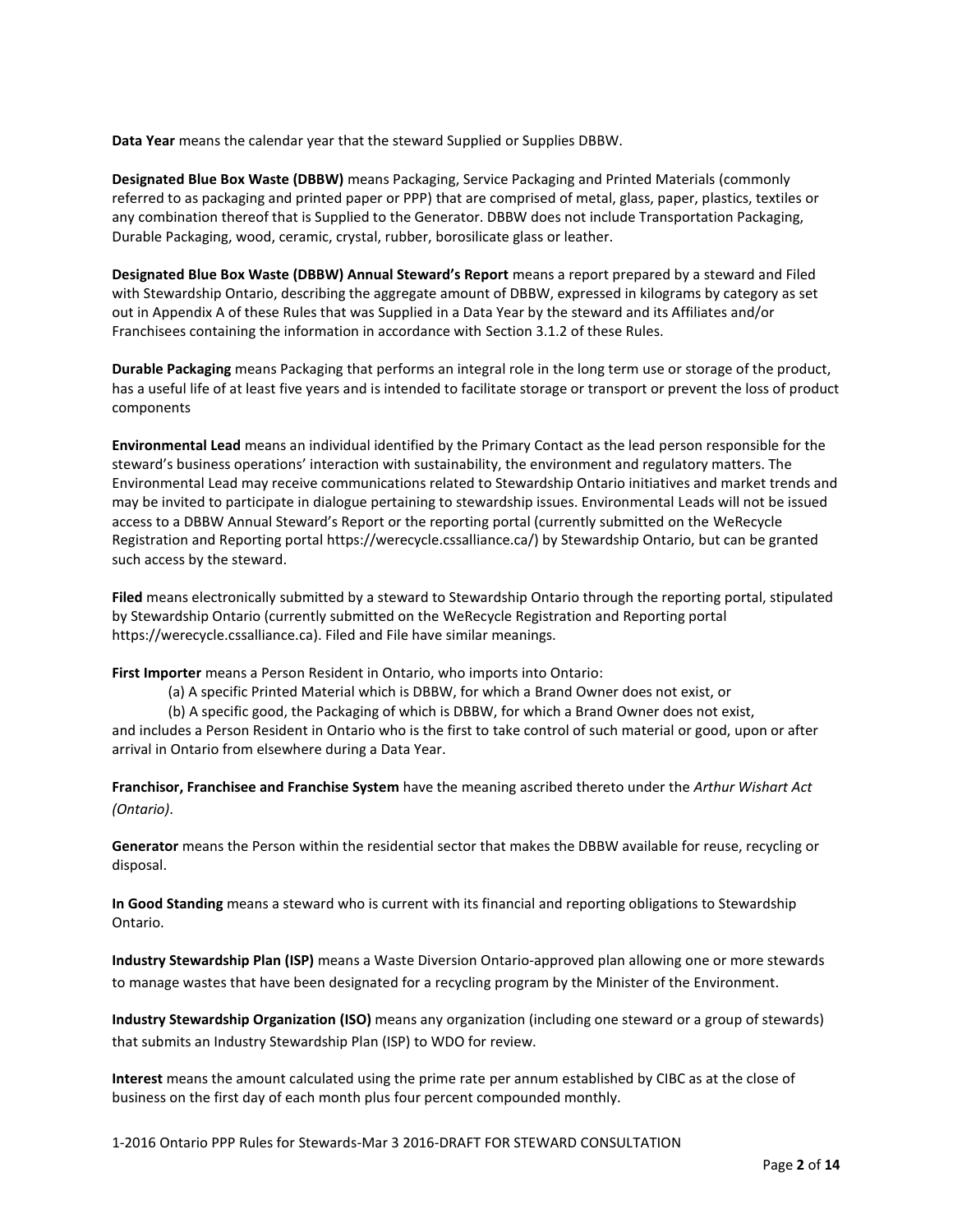**Methodology** means the process the steward used to:

(a) Determine DBBW Supplied including, but not limited to, data sources, percentage allocation of data reported, data collection systems, and the use of calculators, worksheets or mathematical formulas, whether or not they were previously approved by Stewardship Ontario; and (b) Determine exclusions.

**Obligation Year** means the calendar year for which the steward is required to discharge their obligation by Filing a DBBW Annual Steward's Report and paying fees.

**Packaging** means materials that are used for the containment, protection, handling, delivery and presentation of goods Supplied to Generators.

**Person** means an individual, partnership, joint venture, sole proprietorship, company or corporation, government (whether national, federal, provincial, state, municipal, city, county or otherwise and including any instrumentality, division, body, department, board or agency of any of them), trust, trustee, executor, administrator or any other kind of legal personal representative, unincorporated organization, association, institution, entity, however designated.

**Primary Contact** means an individual identified by the steward as the authorized officer, or agent, of the steward under whose authority a DBBW Annual Steward's Report is Filed, or who can request adjustments as set out in Section 3. A Primary Contact may also act as the stewards' Billing Contact and/or Environmental Lead.

**Printed Materials** means Printed Materials that are Supplied to Generators.

**Private Label Goods** means goods that carry the Brand of a Brand Owner and are Supplied to Generators by such Brand Owner that is a retail outlet in Ontario.

**Proxy Report** means a prior Designated Blue Box Waste Annual Steward's Report as referred in Section 3.2.7.

**Published Address** means an address appearing in a current telephone directory or a recognized current published business directory or published on a Person's website.

**Resident in Ontario** with respect to a corporation, means a corporation that has a permanent establishment in Ontario in accordance with the provisions of Appendix C.

**Review** means an investigation into the accuracy and completeness of all or part of the information as set out in Section 3.1.2. A Review can be conducted both onsite and/or remotely by either Stewardship Ontario or its authorized representative.

**Rules** means these Rules.

**Secondary Contact** means a second individual identified by the steward who is authorized to act on behalf of the steward Primary Contact.

**Sector** means the industry category, from a list of categories provided by Stewardship Ontario (currently submitted on the WeRecycle Registration and Reporting portal https://werecycle.cssalliance.ca), that best describes the steward's business operations;

**Service Packaging** means packaging which may or may not bear a Brand that is Supplied at the point of sale by the retail, food service or other service providers to enable or facilitate the delivery of goods.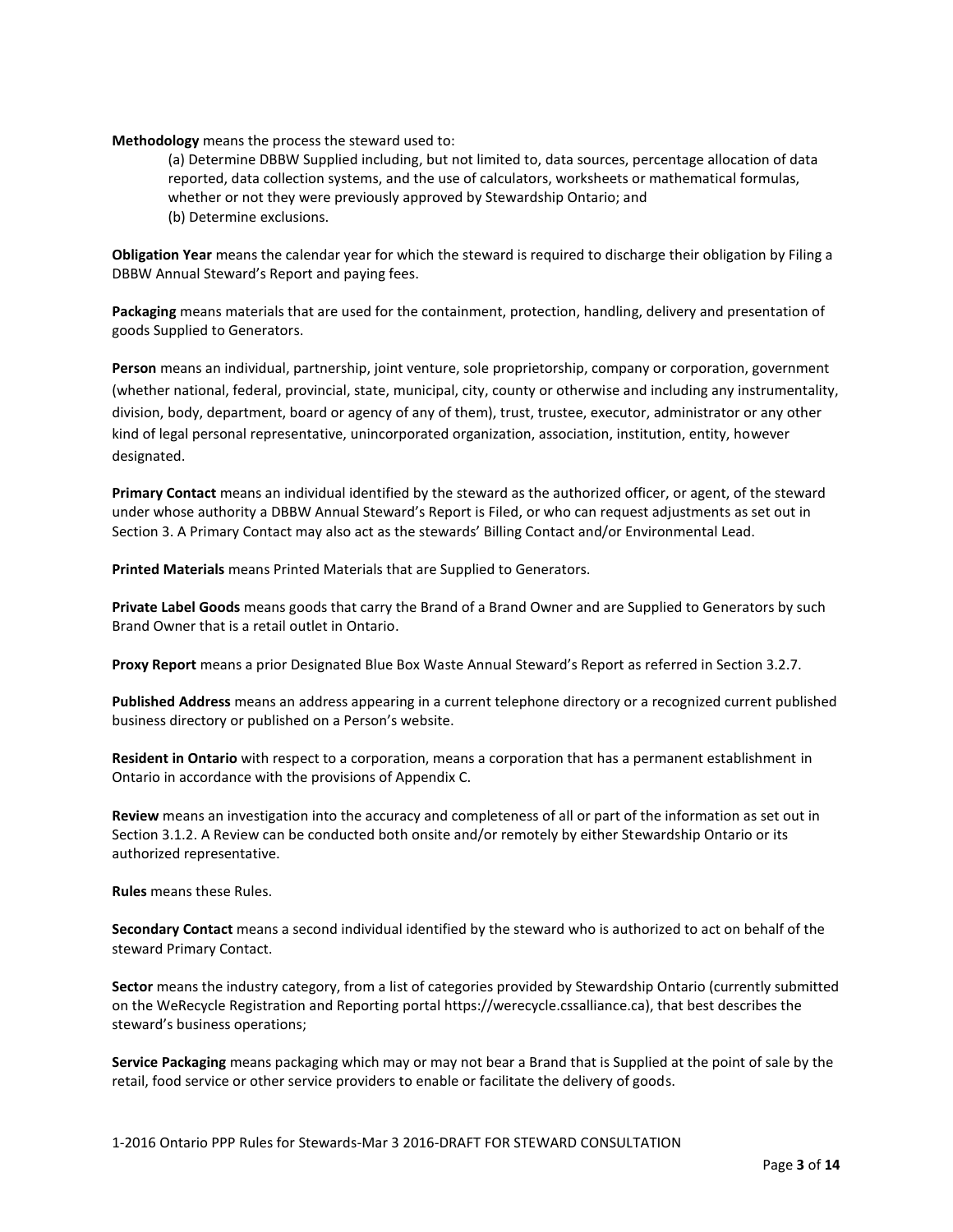**Supplied** means sold, leased, donated, disposed of, used, transferred the possession or title of, or otherwise made available to or distributed for use in the Province of Ontario by a Generator. Supply and Supplies have similar meanings.

**Transportation Packaging** means Packaging and Printed Materials used exclusively for packaging products during their shipment from their place of manufacture to their place of distribution in Ontario, except that which is provided as Service Packaging.

**Voluntary Steward** means any Person who elects to become a Steward in accordance with Section 2.7 of these Rules and with the Voluntary Steward policy as posted on the Stewardship Ontario website.

### **1. Introduction**

These Rules do not revoke or amend any previously approved Rules for stewards with respect to payment of fees respecting Designated Blue Box Waste (DBBW) during the period they were effective. The following Rules relate to the Blue Box program, and the definitions of capitalized words used in these Rules are contained in definitions above.

For reporting and fee calculations, the DBBW is organized into six material categories with 32 material subcategories as outlined in Appendix A.

#### **2. Designation of Stewards**

For the purposes of determining which Person shall be designated as a steward for a particular category of DBBW, the following provisions shall apply, in the order in which they are set out.

If two or more Persons are designated as a steward pursuant to the following provisions, then the earlier provision shall prevail:

- 2.1. A Brand Owner is designated as a steward with respect to all Printed Material, Service Packaging, and the Packaging of all goods, for which it is the Brand Owner.
- 2.2. A First Importer is designated as a steward with respect to all Printed Material, Service Packaging, and the Packaging of all goods, for which it is the First Importer.
- 2.3. A Franchisor which is Resident in Ontario is designated as a steward with respect to all Printed Material, Service Packaging, and the Packaging of all goods, which are Supplied within the relevant Franchise System.
- 2.4. In the event there is more than one Brand Owner for the same DBBW, the Brand Owner more directly connected to the production of the DBBW shall be designated as the steward, but where the Brand Owner is a Franchisor who is Resident in Ontario or has a real and substantial connection to Ontario, the Franchisor shall be designated as the steward.
- 2.5. In the event that products containing two or more independent Brands are packaged to be Supplied together, then the Brand Owner more directly connected to the joint Packaging shall be designated as the steward for such joint Packaging.
- 2.6. Any Person who is Resident in Ontario that Supplies Service Packaging shall be the steward for such Service Packaging.
- 2.7. Any Person who elects to become a steward respecting a specific DBBW that would otherwise be the responsibility of another steward, shall be designated as a "Voluntary Steward" upon execution of a contract with Stewardship Ontario ("Voluntary Stewardship Agreement"), and in accordance with the Voluntary Steward policy posted on the Stewardship Ontario website, and the steward otherwise

1-2016 Ontario PPP Rules for Stewards-Mar 3 2016-DRAFT FOR STEWARD CONSULTATION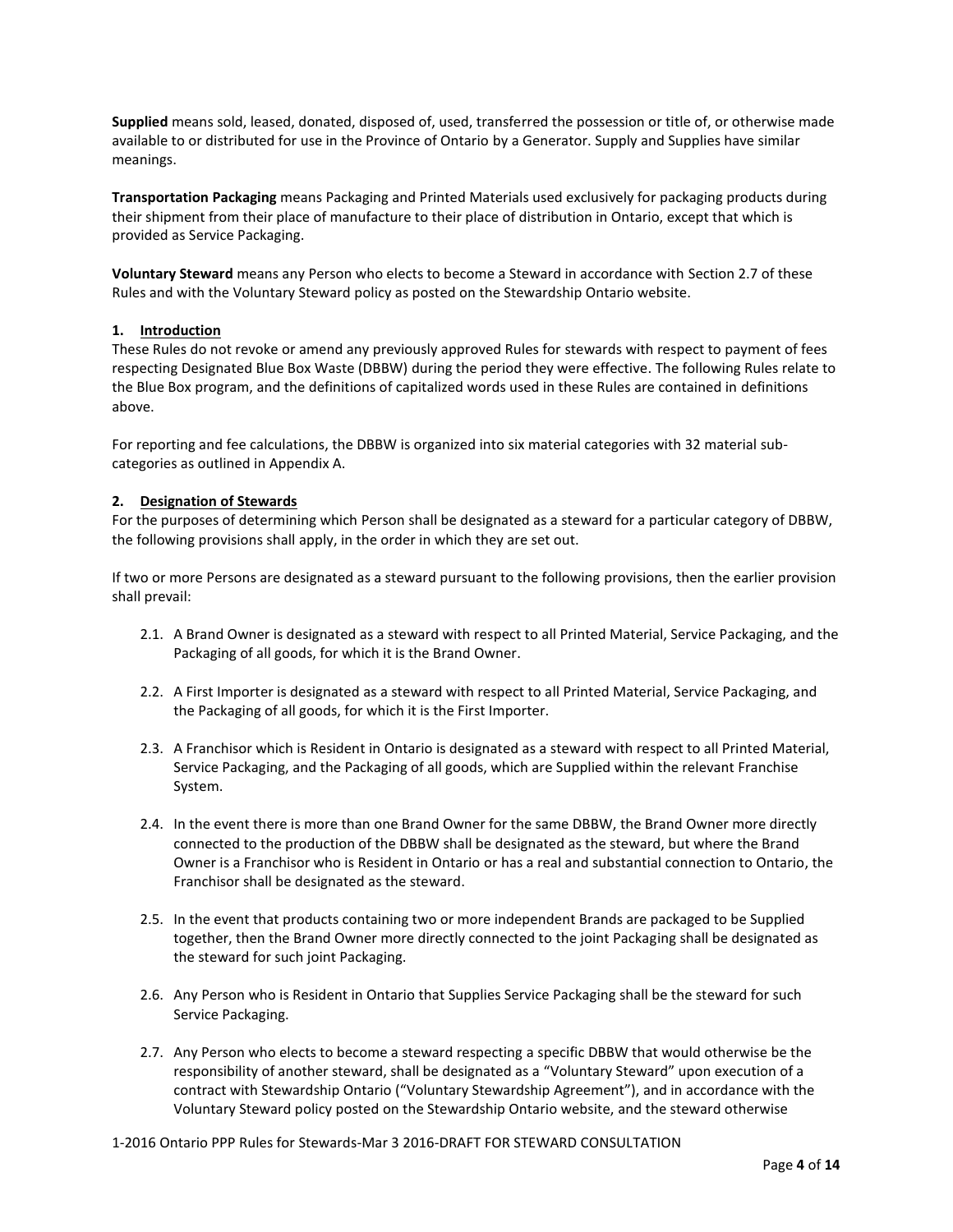responsible is exempt from the requirement to File a DBBW Annual Steward's Report and pay fees respecting such DBBW during the currency of the contract. Stewardship Ontario shall not be required to execute a contract contemplated herein.

- 2.8. An election under Section 2.7 may be made only with Stewardship Ontario by a Person who would otherwise be a Brand Owner but is not Resident in Ontario and in accordance with the Voluntary Steward Policy posted on the Stewardship Ontario website, but such election may not be made by a Person who would be eligible for an exemption described in Section 5.1.
- 2.9. Notwithstanding the above, any Person who has executed a contract with Stewardship Ontario under Section 2.7 prior to June 30, 2006, shall remain an elected steward under the terms of the agreement.

## **3. Reporting and Fees**

### **3.1. Steward Reporting**

- 3.1.1. Subject to Section 5.1 of these Rules, every steward shall File a Designated Blue Box Waste (DBBW) Annual Steward's Report and pay fees in accordance with the timetable in Appendix D, or within 90 (ninety) calendar days after such steward is notified, whichever is later. A steward is notified:
	- 3.1.1.1. On the day the steward receives personal service via email of how to obtain a copy of these Rules, or
	- 3.1.1.2. Three days following the sending by prepaid first class postage to the steward, at its Published Address, a copy of these Rules or a written notice of how to obtain a copy of these Rules, or
	- 3.1.1.3. By publishing these Rules on the Stewardship Ontario website.

3.1.2. A DBBW Annual Steward's Report must include the following information: (currently submitted on the steward reporting portal located at [https://werecycle.cssalliance.ca\)](https://werecycle.cssalliance.ca/):

- 3.1.2.1. Obligation Year and Data Year of the DBBW Annual Steward's Report;
- 3.1.2.2. Contact information such as email addresses and phone numbers for the steward's Primary Contact, Billing Contact, Secondary Contacts and Environmental Lead;
- 3.1.2.3. Company name, mailing address, phone number, and Sector;
- 3.1.2.4. Quantities of DBBW Supplied in the Data Year according to the reporting categories as set out in Appendix A (Table 1);
- 3.1.2.5. Description of Methodology and sources of data including any changes from Methodology used in the DBBW Annual Steward's Report for the prior Obligation Year;
- 3.1.2.6. Details of any deductions from DBBW Supplied including data used to prepare, calculate and determine these deductions;
- 3.1.2.7. Any initiatives or changes in the Packaging mix or business practices that may explain any variation in quantities of DBBW Supplied in the DBBW Annual Steward's Report from the prior Obligation Year;
- 3.1.2.8. List of Brands included in the DBBW Annual Steward's Report, and any changes in Brands since the prior Obligation Year;
- 3.1.2.9. List of all Affiliates and/or Franchisees included in the DBBW Annual Steward's Report;
- 3.1.2.10. Declaration of accuracy of the DBBW Annual Steward's Report by the Primary Contact.
- 3.1.3. Stewards have 20 (twenty) business days from the date of a change to any information outlined in Section 3.1.2.2 to notify Stewardship Ontario in writing via email to [WeRecycle@StewardshipOntario.ca](mailto:WeRecycle@StewardshipOntario.ca) of such changes.
- 3.1.4. A steward shall report for its Affiliates and/or Franchisees under one steward number. Any Person whose DBBW is included in a DBBW Annual Steward's Report of its Affiliate and/or Franchisor need not File a separate DBBW Annual Steward's Report.
- 3.1.5. Stewards shall provide notice in writing to Stewardship Ontario at its mailing address (currently 1 St. Clair Ave. West, 7th Floor, Toronto, ON, M4V 1K6), or by email to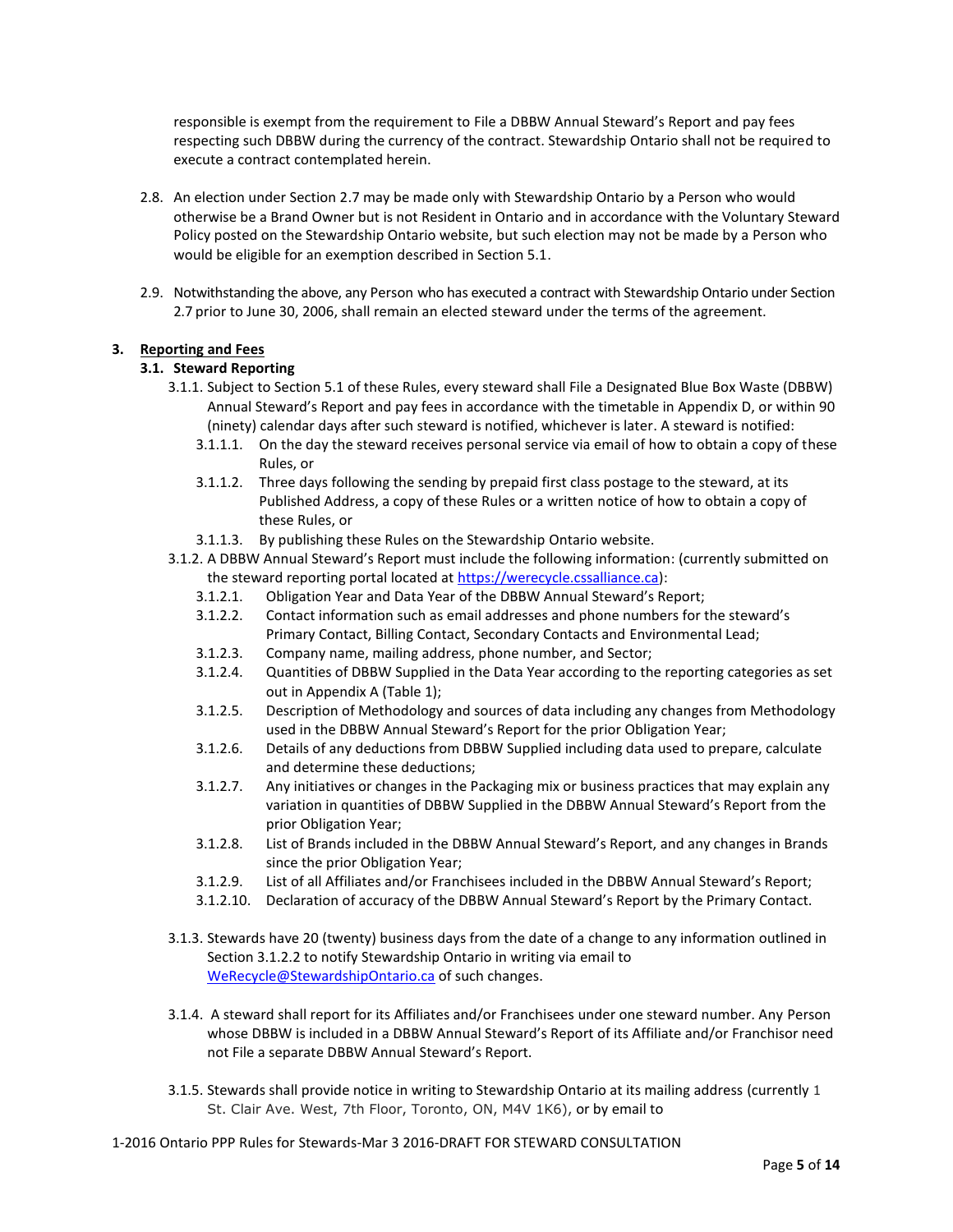[WeRecycle@stewardshipontario.ca,](mailto:WeRecycle@stewardshipontario.ca) of any changes to its status as a steward, or if it ceases to be a steward, as per Section 2 of these Rules, together with an explanation and supporting documentation, within 10 (ten) business days of such change.

### **3.2. Steward Fees, Penalties, Interest and Administrative Fees**

- 3.2.1. Stewards are obligated to pay fees for all the periods for which they are obligated. This means from the date they begin to supply DBBW to the date they no longer supply DBBW.
- 3.2.2. The amount of 2016 fees payable by each steward shall be equal to the material amounts in kilograms set out in the previous year's DBBW Annual Steward's Report multiplied by each material's respective fee rate calculated in accordance with the approved fee methodology as contained in the Schedule A in the Program Agreement available on the Stewardship Ontario website.
- 3.2.3. For the steward that becomes obligated and registers on or after January 1, 2016, the steward's 2016 financial obligation will be calculated using an estimate of quantities supplied during 2016.
- 3.2.4. Stewards that begin supplying DBBW on or after January 1, 2016, will be required to use estimates to inform their 2015 and 2016 reports which in turn are used to calculate their 2016 and subsequent 2017 invoices.
- 3.2.5. Stewards shall pay fees to Stewardship Ontario in accordance with the schedule in Appendix D (Table 2) of these Rules.
- 3.2.6. Stewards who fail to pay fees by the date specified in the timetable set out in Appendix D will be subject to:
	- 3.2.6.1. A penalty calculated at 10% of fees due and payable.
	- 3.2.6.2. Interest on the overdue account balance.
	- 3.2.6.3. In the event that the amounts reported in a DBBW Annual Steward's Report are inaccurate, penalties and Interest as outlined under Section 3.2.6 shall apply to any underpayment by a steward.
- 3.2.7. In the event a steward fails to File a DBBW Annual Steward's Report in accordance with Section 3.1.1, then the amount set out in such steward's prior year's DBBW Annual Steward's Report shall constitute the quantities in the DBBW Annual Steward's Report (Proxy Report) then due, and all fees shall be due in accordance with Appendix D.
- 3.2.8. The quantities set out in a Proxy Report will be increased by 40% thereof on every successive instance of non-reporting by a steward.
- 3.2.9. Where a Proxy Report has been used, the steward is required to submit actual quantities to Stewardship Ontario at which point Stewardship Ontario will complete report adjustments and may charge the steward an Administrative Fee.
- 3.2.10. Stewards who request an adjustment in accordance with the Adjustment Policy posted on the Stewardship Ontario website (or require a later adjustment) to a previously submitted DBBW Annual Steward's Report that either increases or decreases quantities of DBBW Supplied in any material category set out in Appendix A, shall be invoiced or credited any difference in fees paid Stewardship Ontario reserves the right to review the adjustment request for accuracy and issue an invoice or credit note as is applicable. Payment for debit notes resulting from adjustments will be due within 30 days; credit notes may be held for up to one year.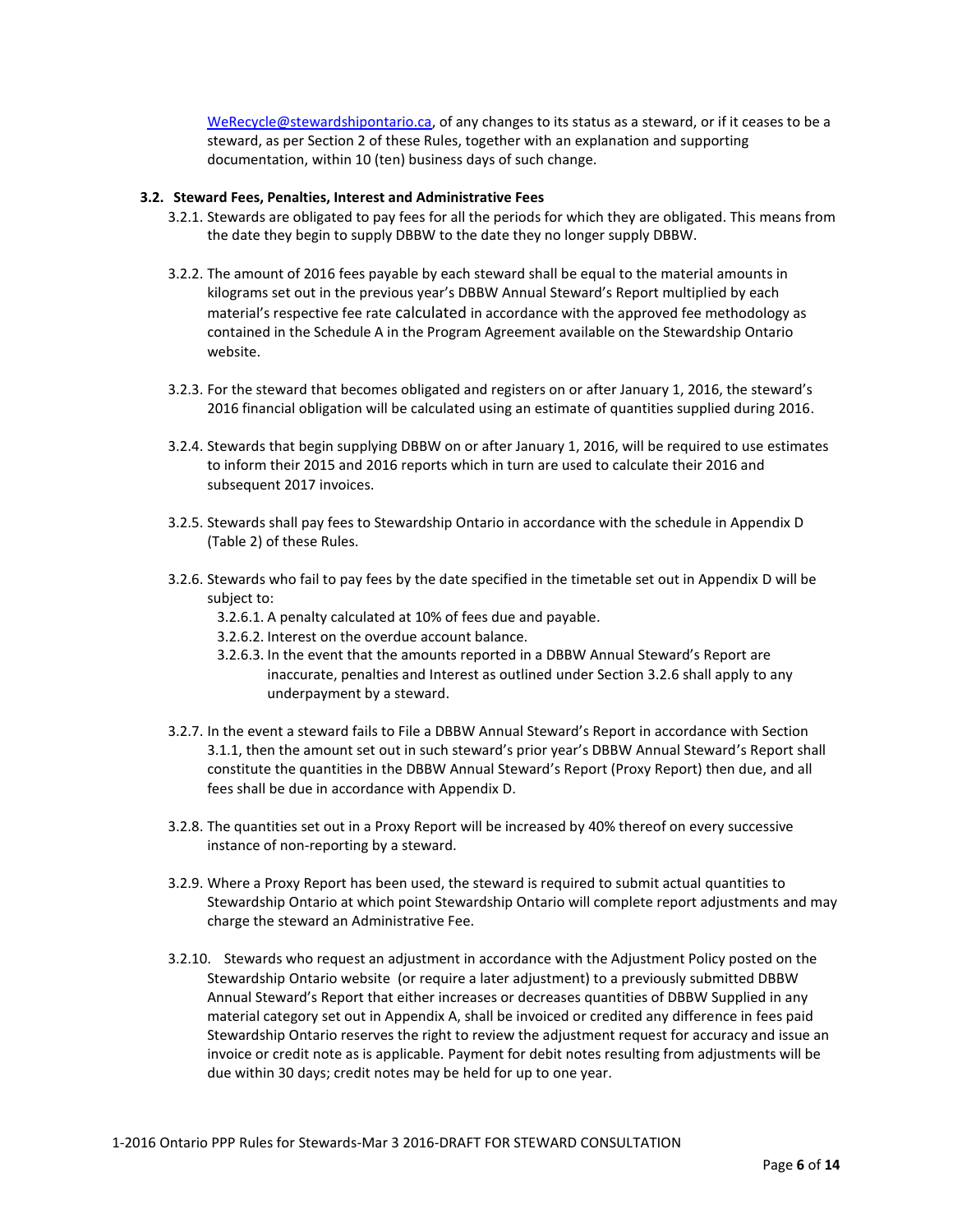- 3.2.11. Stewards must submit details of any inaccuracies to a previously submitted DBBW Annual Steward's Report within 30 (thirty) calendar days of receiving notification from Stewardship Ontario. Failure to do so shall result in the obligation to pay Administrative Fees.
- 3.2.12. Stewards must pay any Administrative fees, unpaid fees, including penalties and Interest as outlined under Section 3.2.6, as a result of an adjustment to a previously submitted DBBW Annual Steward's Report. Failure to pay shall result in further penalties, Interest and Administrative Fees.
- 3.2.13. Where Stewardship Ontario, or its authorized representative, determines that a DBBW Annual Steward's Report as set out in Section 3.1.2 is deficient or inaccurate, an Administrative Fee may apply.
- 3.2.14. Where a steward notifies Stewardship Ontario of incorrect data in its DBBW Annual Steward's Report prior to the commencement of a Review by Stewardship Ontario, or its authorized representative, an Administrative Fee may be applied.
- 3.2.15. Interest charges, calculated at CIBC Prime plus 4% compounded monthly, on past due fees and penalties to begin accruing on the business day immediately following the payment due date specified in Appendix D.
- 3.2.16. Stewards, including those exempt under Section 5.1.4, who fail to File a DBBW Annual Steward's Report within the dates specified in Appendix D will be subject to an Administrative Fee.
- 3.2.17. Stewardship Ontario may waive all or part of any penalties, Interest or Administrative Fees otherwise payable under these Rules.
- 3.2.18. Stewards may request adjustments to a previously submitted DBBW Annual Steward's Reports in accordance with the Adjustment Policy posted on the Stewardship Ontario website.
- 3.2.19. Stewards who are members of the Canadian Newspaper Association and the Ontario Community Newspapers Association shall pay applicable Stewardship Ontario administrative costs, in the aggregate, equivalent to the fees otherwise payable, and will meet their obligation for the payment of fees, as calculated by Stewardship Ontario, by providing advertising lineage in a manner approved by Waste Diversion Ontario.

## **3.3. Relief from Requirements to Report and Pay Fees**

Any steward that intends to join a WDO approved Industry Stewardship Plan (ISP) covering DBBW which that steward generates, that is In Good Standing and has received WDO approval to join the ISP, is no longer required to report to Stewardship Ontario for the related DBBW supplied on and after the date that the steward is accepted to join the ISP. Such steward must also adhere to any additional criteria agreed to between Stewardship Ontario and/or WDO and the Industry Stewardship Organization (ISO).

### **4. Compliance**

## **4.1. Review of a DBBW Annual Steward's Report**

- 4.1.1. A steward shall grant access during business hours to Stewardship Ontario, or its authorized representative, upon request to inspect and Review the steward's records maintained under Section 4.2 up to five years after the date of Filing a DBBW Annual Steward's Report. Stewards that fail to grant access to Stewardship Ontario, or its authorized representative, will be subject to an Administrative Fee.
- 4.1.2. Stewards shall comply with reasonable written requests from Stewardship Ontario, or its authorized representative, for information set out in Section 4.2 within reasonable timelines as specified by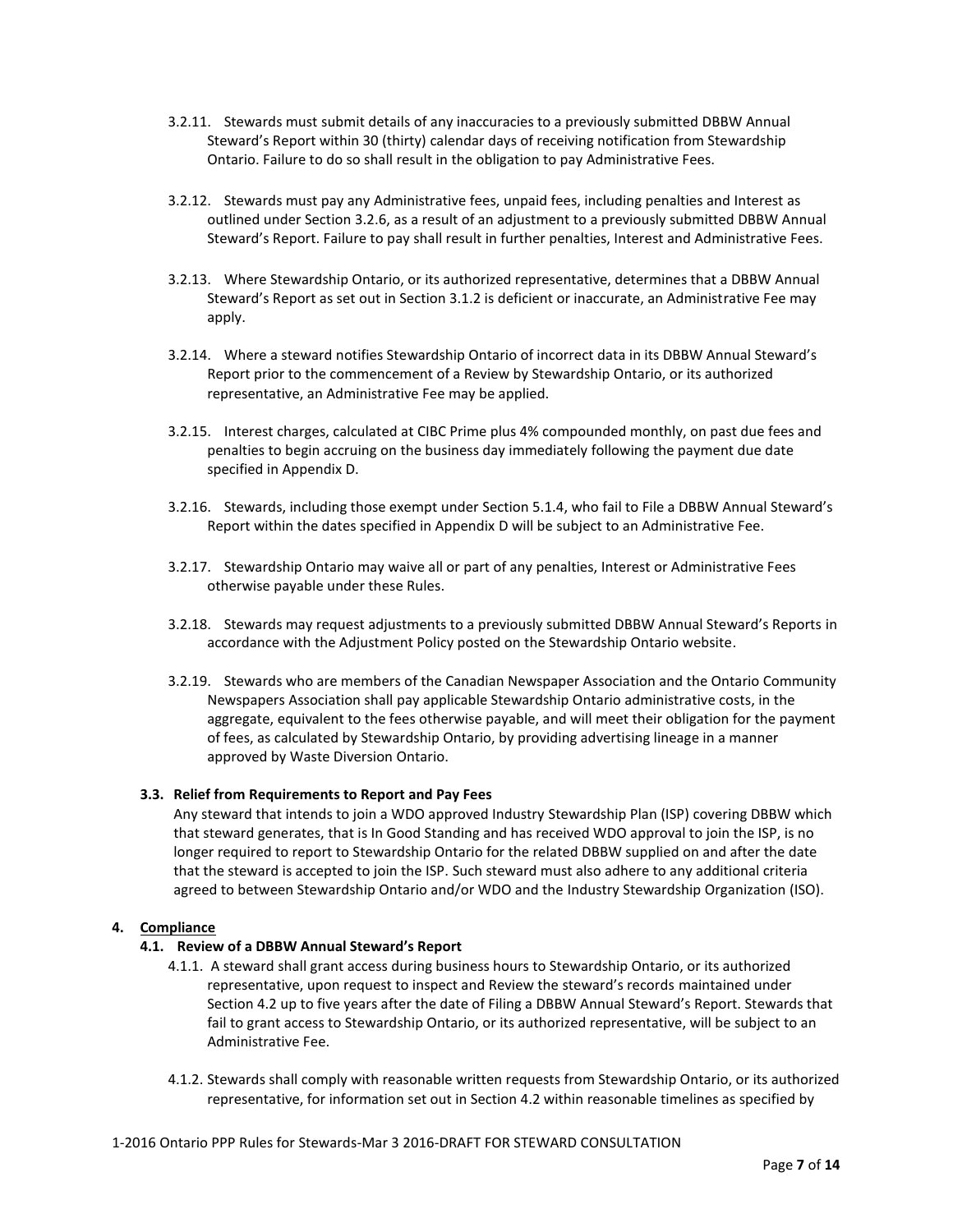Stewardship Ontario, or its authorized representative, at the time of the request. Stewards who fail to comply with written requests from Stewardship Ontario, or its authorized representative, within the timelines specified will be subject to an Administrative Fee.

### **4.2. Record Provision and Retention**

Stewards shall retain records to substantiate and verify the amount set out in their respective DBBW Annual Steward's Report for a period of not less than five years from the date on which the DBBW Annual Steward's Report was Filed. Upon request from Stewardship Ontario, stewards shall promptly provide documentation in support of the completeness of their steward reports. Such documentation may include, but is not limited to, the following: data used by stewards in the preparation of any DBBW Annual Steward's Report; all Affiliates and/or Franchisees included in the report; calculation Methodology, product and packaging data such as packaging samples or packaging data provided by vendors; audit reports; list of brands reported and list of brands excluded from report.

### **5. General**

# **5.1. Steward Exemptions**

- 5.1.1. Stewards are exempt from Filing a DBBW Annual Steward's Report and paying the fees otherwise due if during the Data Year, the steward's, its Affiliates', and Franchisees' combined gross revenues for all its products and services in Ontario, was less than \$2 million.
- 5.1.2. Stewards, in the business of retailing, are exempt from Filing a DBBW Annual Steward's Report and paying the fees otherwise due if during the Data Year, the steward's, its Affiliates', and Franchisees' combined gross revenue, from the services provided and the cost of merchandise sold in Ontario, was less than \$2 million.
- 5.1.3. Stewards that are not-for-profit entities (for example municipalities, provincial agencies, colleges, or universities) are not exempted by 5.1.1 and 5.1.2.
- 5.1.4. Stewards shall File a DBBW Annual Steward's Report but shall be exempt from payment of fees otherwise due provided that during the Data Year, the steward, its Affiliates and Franchisees Supplied DBBW into Ontario, with an aggregate quantity of less than 15,000 kilograms.
- 5.1.5. Notwithstanding the above, Stewardship Ontario may, acting reasonably, require a steward to File a DBBW Annual Steward's Report by sending a written request by registered mail or email to a steward.

#### 5.2. **Duration of these Rules**

These Rules shall remain in force until replaced or modified by subsequent Rules made. In the event no subsequent Rules are made after the end of 2016, the dates specified in these Rules shall be automatically amended by substituting the year appearing in these Rules with the subsequent year.

#### **5.3. Dispute Resolution**

Disputes between Stewardship Ontario and a steward respecting a steward's obligations under section 31 of the Waste Diversion Act or under the Rules made by Stewardship Ontario under section 30 of the Waste Diversion Act, shall be initiated according to the dispute resolution process that is published on Stewardship Ontario website's (www.stewardshipontario.ca) and Waste Diversion Ontario's website (www.wdo.ca).

#### **5.4. Policies, Guidance and Interpretive Memoranda**

Stewardship Ontario may publish on its website currently at [www.stewardshipontario.ca,](http://www.stewardshipontario.ca/) policies, interpretive memoranda and guidebooks describing its interpretations of these Rules and how it administers them.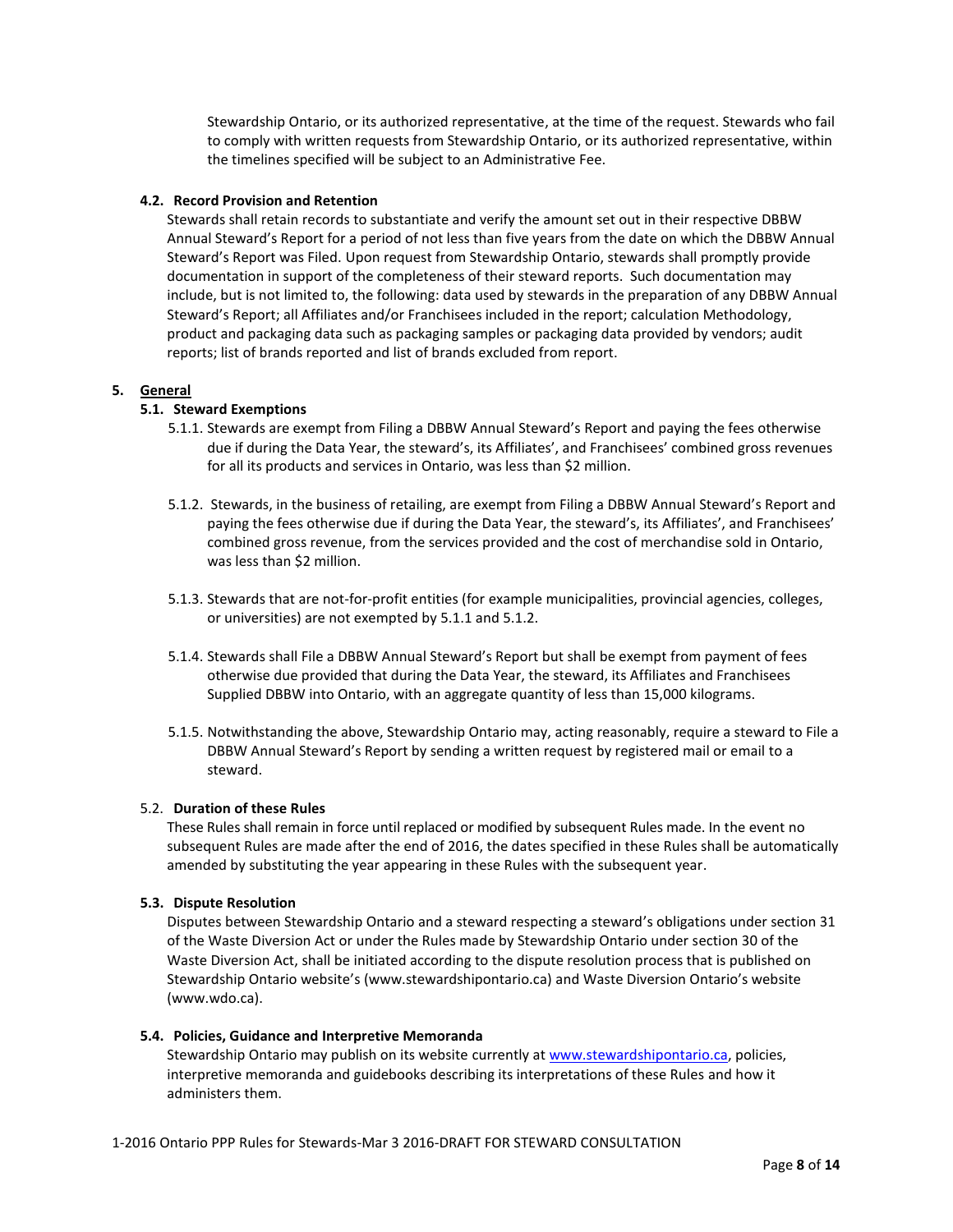#### **5.5. Publishing of Company Names**

Stewardship Ontario may publish any of the following: 5.5.1. The names of stewards Filing DBBW Annual Steward's Reports with Stewardship Ontario;

- 5.5.2. A list of stewards In Good Standing;
- 5.5.3. The registry of all Brands reported in DBBW Annual Steward's Reports;
- 5.5.4. The name of any Person that may appear to be a steward Resident in Ontario, but which it has determined, upon investigation, is not Resident in Ontario;
- 5.5.5. The name of any Person who elects to become a steward under Section 2.7 of these Rules and the name of the steward who would otherwise be responsible; and,
- 5.5.6. The name of any Person who has executed a contract with Stewardship Ontario under Section 2.7 prior to June 30, 2006.

#### **5.6. Non-compliance with these Rules**

Failure to comply with these Rules is a violation of these Rules and stewards may be subject to enforcement under the *Waste Diversion Act (2002)*, and/or subject to Administrative Fees*.*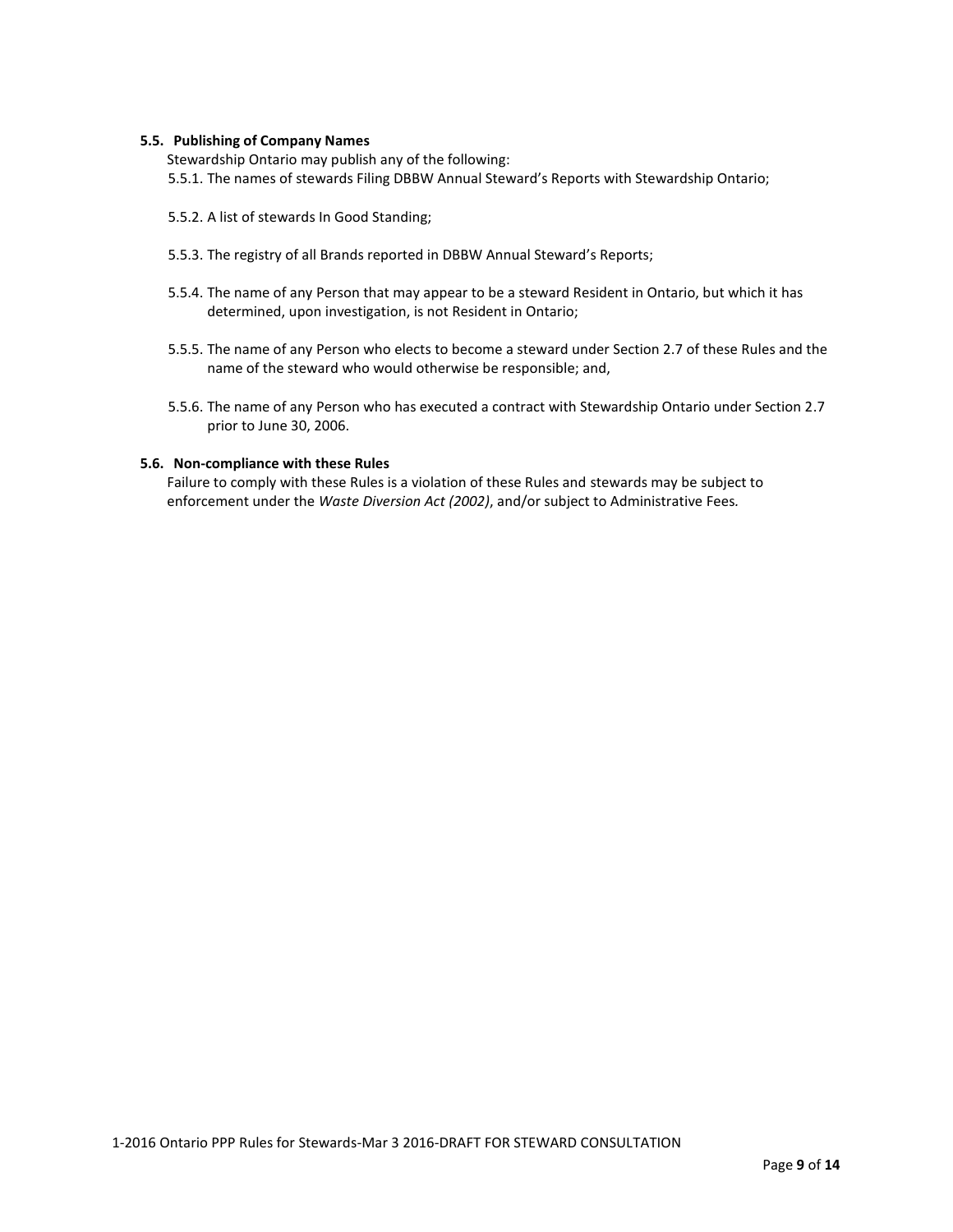| Table 1                                   |                                                         |
|-------------------------------------------|---------------------------------------------------------|
| <b>Material Category</b>                  | 2016 DBBW Reporting Categories (based on 2015 Data Year |
|                                           | <b>Reported in Kilograms)</b>                           |
| <b>Printed Materials</b>                  | Newsprint-CNA/OCNA Members                              |
|                                           | Other Newsprint-Non-CNA/OCNA Members                    |
|                                           | Magazines and Catalogues                                |
|                                           | <b>Directories</b>                                      |
|                                           | <b>Other Printed Materials</b>                          |
| Paper Packaging                           | <b>Gable Top Containers</b>                             |
|                                           | <b>Aseptic Containers</b>                               |
|                                           | Paper Laminates                                         |
|                                           | <b>Corrugated Cardboard</b>                             |
|                                           | Boxboard and Other Paper Packaging                      |
|                                           | PET Bottles < 5 Litres                                  |
|                                           | PET Bottles ≥ 5 Litres                                  |
|                                           | HDPE Bottles and Jugs < 5 Litres                        |
|                                           | HDPE Bottles and Jugs $\geq$ 5 Litres                   |
|                                           | LDPE/HDPE Film                                          |
|                                           | LDPE/HDPE Film Carry-Out Bags                           |
|                                           | LDPE/HDPE Film Carry-Out Bag Units*                     |
| <b>Plastic Packaging</b>                  | <b>Expanded Polystyrene</b>                             |
|                                           | Non-Expanded Polystyrene                                |
|                                           | Natural and Synthetic Textiles                          |
|                                           | Other Plastic Packaging $<$ 5 Litres <sup>1</sup>       |
|                                           | Other Plastic Packaging $\geq$ 5 Litres <sup>2</sup>    |
|                                           | <b>Plastic Laminates</b>                                |
|                                           | PLA, PHA, PHB <sup>3</sup>                              |
|                                           | <b>Steel Aerosol Containers</b>                         |
| <b>Steel and Other Metal</b><br>Packaging | <b>Steel Paint Cans</b>                                 |
|                                           | Other Steel and Metal Containers and Packaging          |
| Aluminum Packaging                        | Aluminum Food and Beverage Containers                   |
|                                           | <b>Aluminum Aerosol Containers</b>                      |
|                                           | Other Aluminum Packaging                                |
| <b>Glass Packaging</b>                    | <b>Clear Glass</b>                                      |
|                                           | <b>Coloured Glass</b>                                   |

**Appendix A Designated Blue Box Waste Reporting Categories** 

\* Report LDPE/HDPE Film Carry-Out Bags Units in the number of units Supplied

 1 Now includes PVC and non-coded plastics (previously reported under "Disrupter Plastics")

 $^2$  Now includes PVC and non-coded plastics (previously reported under "Disrupter Plastics")

 $3$  New fee reporting category (previously reported under "Disrupter Plastics")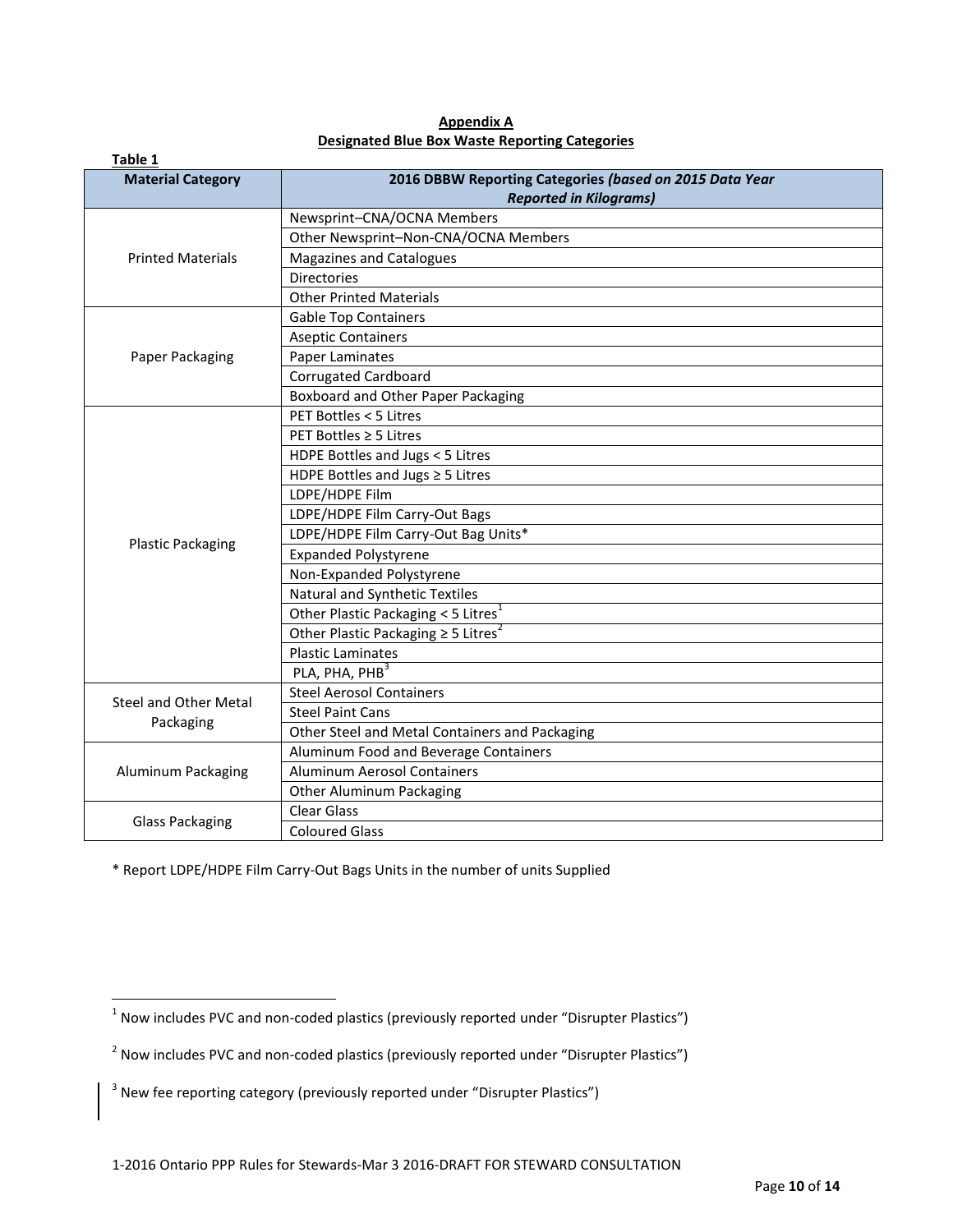# **Appendix B The Methodology for Calculating Stewardship Ontario Fees**

The Methodology for Calculating Stewardship Ontario Fees can be found in Schedule A of the Blue Box Program Agreement between Stewardship Ontario and Waste Diversion Ontario.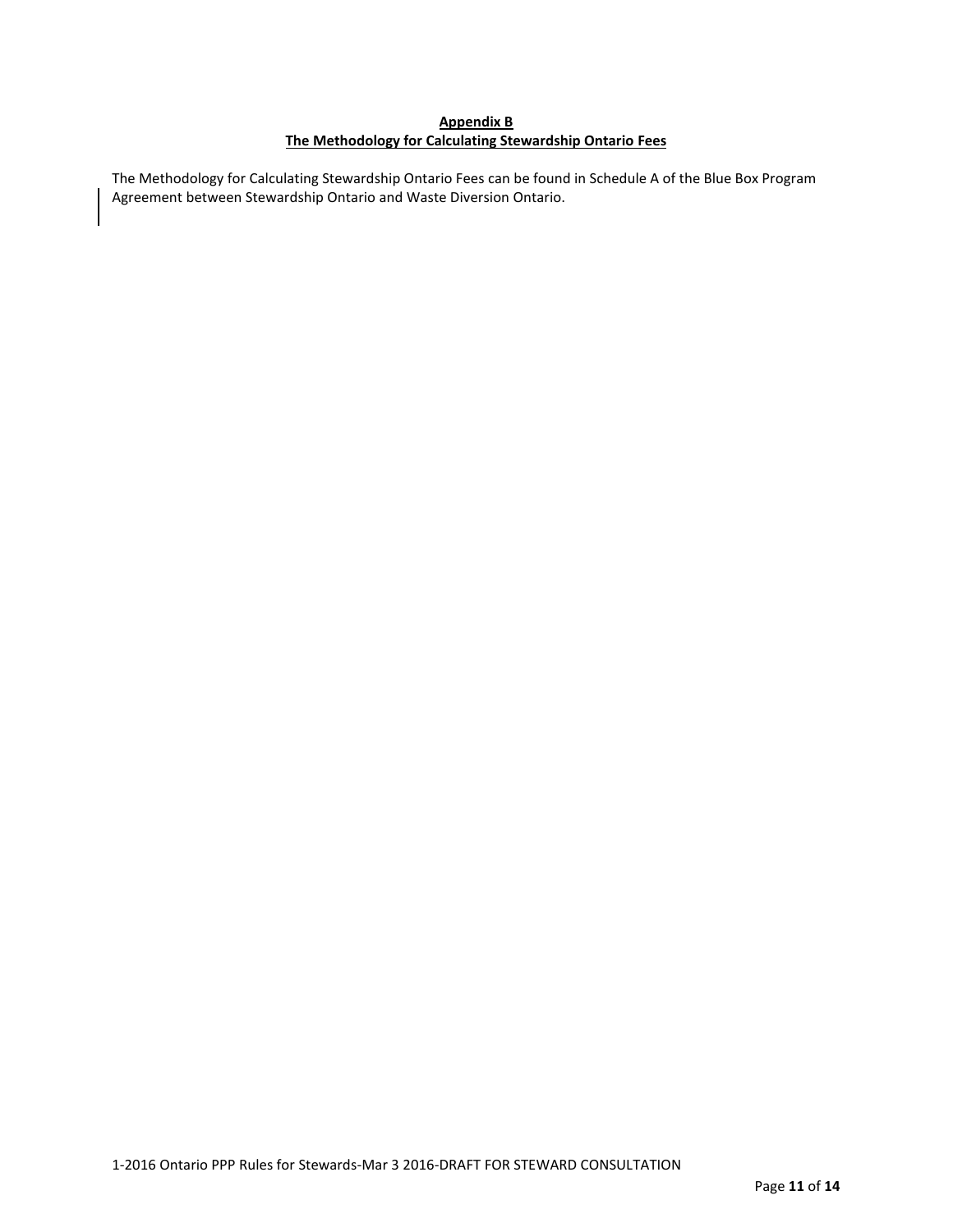# **Appendix C 4 Resident in Ontario<sup>5</sup>**

Resident in Ontario, with respect to a corporation, means a corporation that has a permanent establishment in Ontario, where:

(a) "permanent establishment" includes branches, mines, oil wells, farms, timberlands, factories, workshops, warehouses, offices, agencies and other fixed places of business, and

(b) the following rules apply:

## **Contracting Employees or Inventory Sufficient**

Where a corporation carries on business through an employee or agent who has general authority to contract for the corporation or who has a stock of merchandise owned by the corporation from which the employee or agent regularly fills orders which the employee or agent receives, such employee or agent shall be deemed to operate a permanent establishment of the corporation.

# **Commission Agent not Sufficient**

The fact that a corporation has business dealings through a commission agent, broker or other independent agent shall not of itself be deemed to mean that the corporation has a permanent establishment.

# **Subsidiary of Parent not Sufficient**

The fact that a corporation has a subsidiary controlled corporation in a place or a subsidiary controlled corporation engaged in a trade or business in a place shall not of itself be deemed to mean that the first-mentioned corporation is operating a permanent establishment in that place.

# **Licensed Insurance Company Sufficient**

An insurance corporation is deemed to have a permanent establishment in each jurisdiction in which the corporation is registered or licensed to do business.

## **Purchasing Office not Sufficient**

The fact that a corporation maintains an office solely for the purchase of merchandise shall not of itself be deemed to mean that the corporation has a permanent establishment in that office.

# **Ownership of Land Sufficient**

Where a corporation, otherwise having a permanent establishment in Canada, owns land in a province or territory of Canada, such land is a permanent establishment.

## **Production Packing and other Activities Sufficient**

The fact that a non-resident corporation in a year produced, grew, mined, created, manufactured, fabricated, improved, packed, preserved or constructed in whole or in part anything in Canada, whether or not the corporation exported that thing without selling it prior to exportation, shall of itself, be deemed to mean that the corporation maintained a permanent establishment at any place where the corporation did any of those things in the taxation year.

## **Machinery or Equipment Sufficient**

 $\overline{\phantom{a}}$ 

The use of substantial machinery or equipment in a particular place at any time in a year of a corporation constitutes a permanent establishment of such corporation in that place for such a year.

4 Contents from "*Corporations Tax Act, Ontario*"

<sup>5</sup> The language in this appendix is from the Corporations Tax Act and should be applied to determine residency in Ontario rather than residency in Canada in order to help determine a Person's status as a steward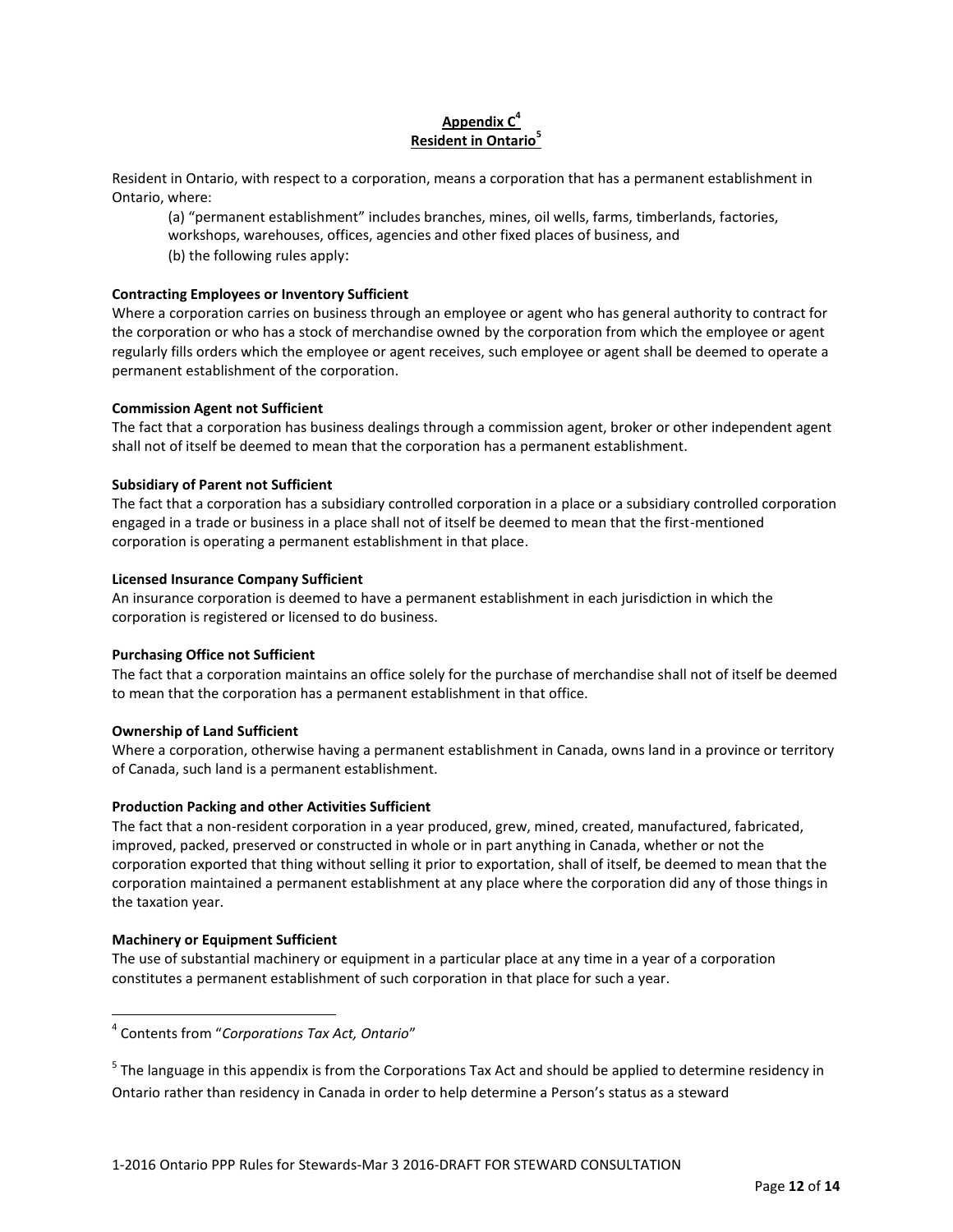### **Principal Place of Business Sufficient**

Where a corporation has no fixed place of business, it has a permanent establishment in the principal place in which the corporation's business is conducted.

### **Charter or By Laws designating Head or Registered Office Sufficient**

Where a corporation does not otherwise have a permanent establishment in Canada, it has a permanent establishment in the place designated in its charter or by-laws as being its head office or registered office.